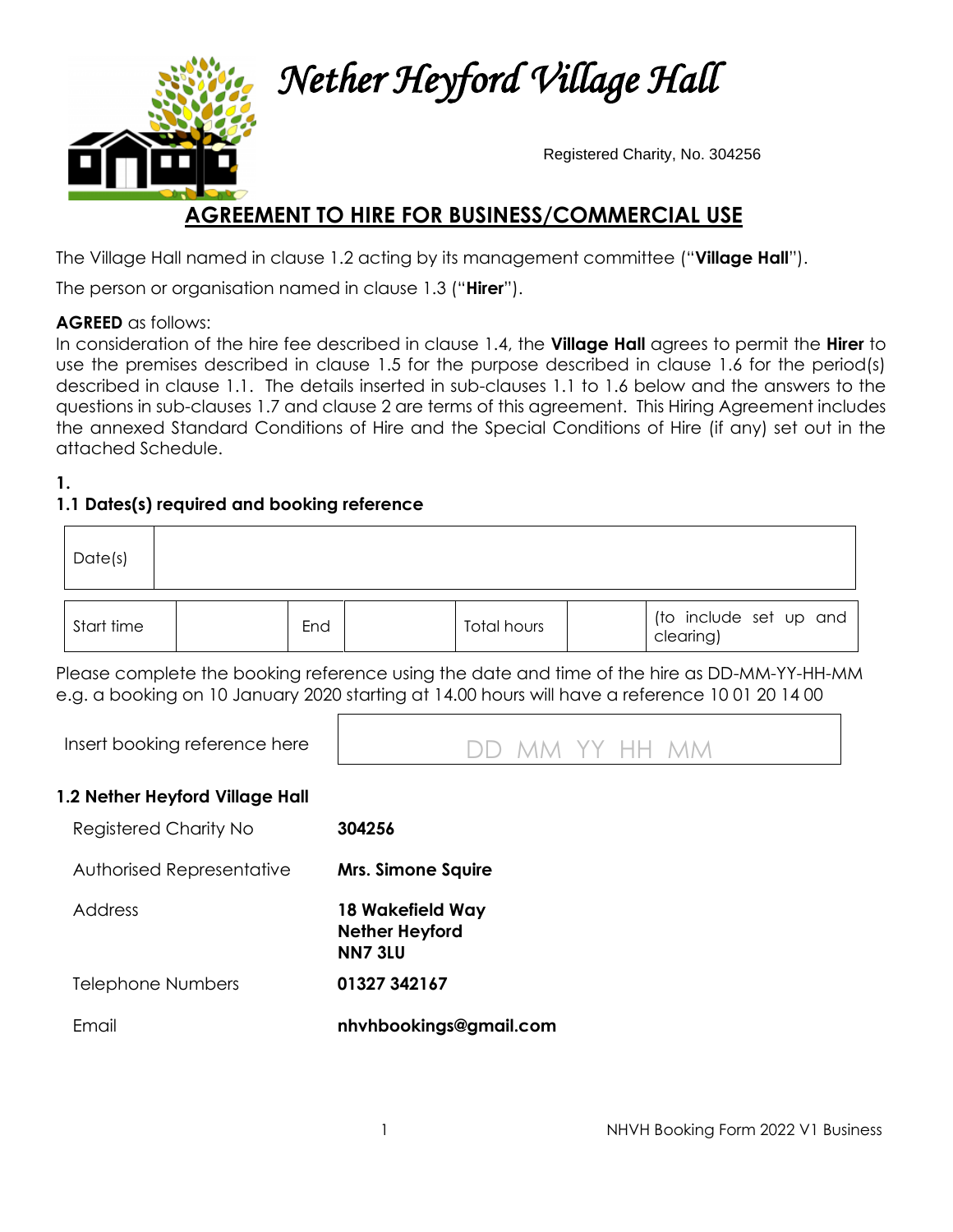#### **1.3 Hirer:**

Name

| Organisation<br>(if applicable) |  |
|---------------------------------|--|
| Address                         |  |
| Phone number                    |  |
| Email address                   |  |

## **1.4 Hiring Fees**

Hire fee: for Business/Commercial use £11/hr.

Payment will be requested against an invoice raised at the end of each month.

A provisional booking may be made while other arrangements for the event are made.

The Village Hall prefers that all financial transactions are made by BACS (Internet Banking)

Please pay hire charges to Metro Bank, Sort Code 23 05 80 Account number 44704080 **and use the invoice number as the payment reference.**

Additional charges may be levied where damage, loss or need for repairs has been caused to the premises and/or contents of the Village Hall during the period of the hiring.

If you wish to pay by cheque, make it payable to **"The Nether Heyford Village Hall"** Please note that a cheque presented for this deposit will be cashed in.

Please indicate here your payment method for the deposit. **BACS Cheque Cash** 

(delete those not used)

#### **1.5 Facility required**

Main hall **Yes / No**

Meeting Room **Yes / No** (Available for £6 /hr if main hall not required)

# **1.6 Reason / purpose of hire**

Will this be a private event or open to the public **Private Public**

(delete as applicable)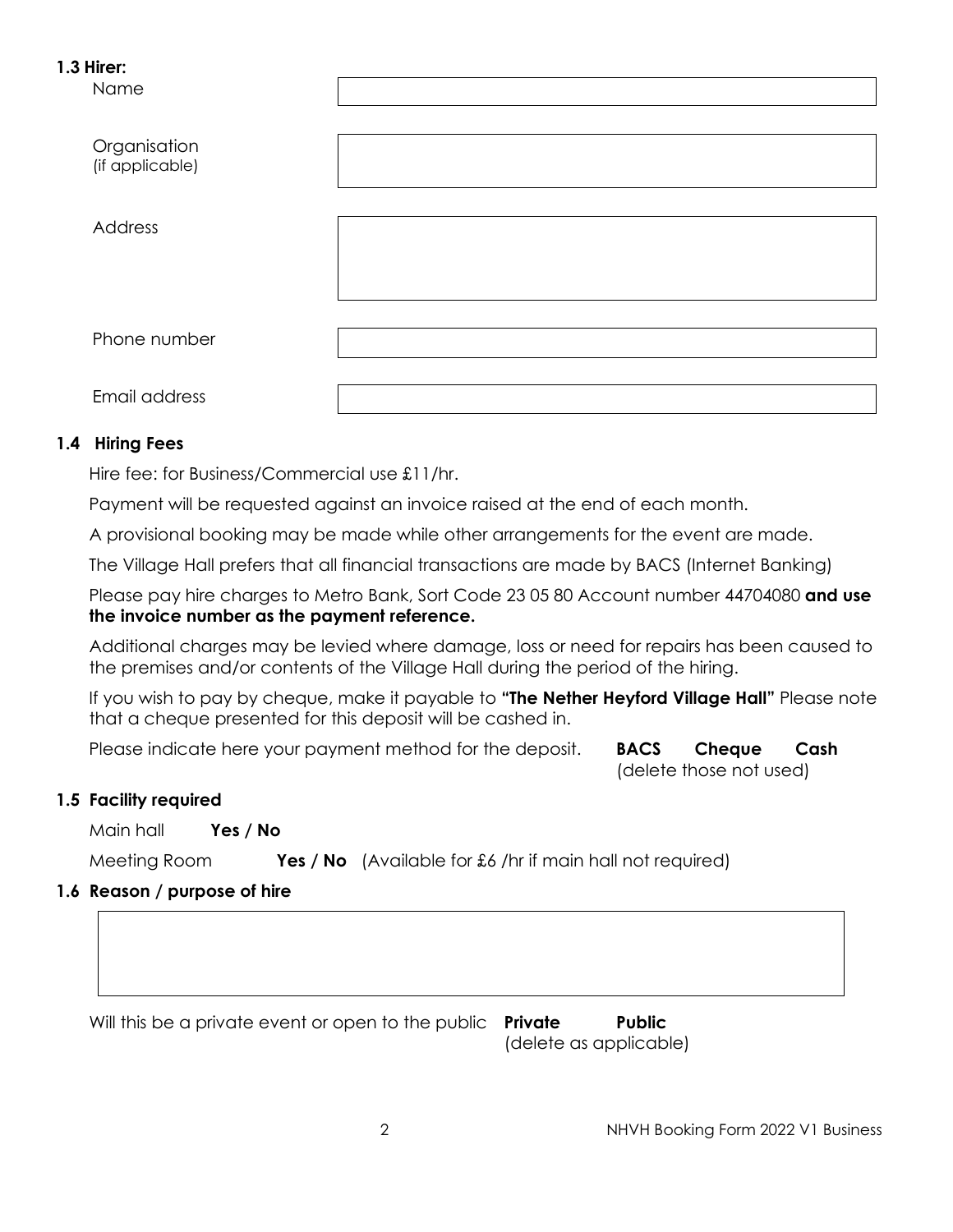### **2. Important information for the hirer**

**2.1** The Village Hall has a Premises Licence from South Northamptonshire Council (No. S/05/54956) authorising the following regulated entertainment and licensable activities at the times indicated.

Please indicate in the table below, which licensable activities will take place at your event:

| <b>Licensable Activity</b>       | Times for which<br>the activity is<br>licensed<br>Monday-<br>Saturday | Times for which<br>the activity is<br>licensed on a<br>Sunday | Indicate which<br>activities will<br>take place at<br>your event |
|----------------------------------|-----------------------------------------------------------------------|---------------------------------------------------------------|------------------------------------------------------------------|
| a. The performance of plays      | 10.30 am to 11.45 pm                                                  | 12.00 noon to 11.45 pm                                        |                                                                  |
| b. The exhibition of films       | 10.30 am to 11.45 pm                                                  | 12.00 noon to 11.45 pm                                        |                                                                  |
| c. Indoor sporting events        | 10.00 am to 11.45 pm                                                  | 12.00 noon to 11.45 pm                                        |                                                                  |
| d. The performance of live music | 10.30 am to 11.45 pm                                                  | 12.00 noon to 11.45 pm                                        |                                                                  |
| e. The playing of recorded music | 10.30 am to 11.45 pm                                                  | 12.00 noon to 11.45 pm                                        |                                                                  |
| f. The performance of dance      | 10.30 am to 11.45 pm                                                  | 12.00 noon to 11.45 pm                                        |                                                                  |
| g. Dancing                       | 10.30 am to 11.45 pm                                                  | 12.00 noon to 11.45 pm                                        |                                                                  |
| h. Making music                  | 10.30 am to 11.45 pm                                                  | 12.00 noon to 11.45 pm                                        |                                                                  |

For any Licensable Activity shown above to take place outside the times indicated, please check with the Authorised Representative named in clause **1.2**. The Premises Licencing Act (2003) Deregulation (2015) may be applicable.

- **2.2** The following activities will require a Temporary Event Notice (TEN) to be served on South Northamptonshire Council for which a fee of £21 is payable by the hirer to the Council.
	- Any entertainment between 11.45 pm 8.00 am
	- The sale of hot food or drink between 11.00 pm 5.00 am
	- Any entertainment to an audience of more than 500 people
	- Any exhibition of film where the intention is to make a profit, including raising money for charity (i.e. it is not a film club, society or local social group screening)
	- Any boxing or wrestling entertainment
	- The retail sale of alcohol on the premises, to any person at any time
- **2.3** Will the retail sale of alcohol be available at your event? **YES / NO**

If you have answered `YES` to the above question, you will need submit a Temporary Event Notice (TEN) for the event. See **2.6** below.

*Please note that there is nothing in the licensing law to prohibit a hirer providing alcohol free of charge at an event to people over the age of 18, as long as the alcohol is given away free and its value is clearly not included in any ticket price or entrance fee.* 

*The supply of alcohol for a suggested minimum donation or in exchange for a ticket or coupon is illegal.*

*Where a genuine donation is invited at an event where alcohol has been provided free, e.g. a retiring collection in aid of general funds, no sale is involved, and no licence is needed.*

**2.4** Where a licensable activity will take place, the hirer hereby acknowledges receipt of a copy of the conditions of the Premises Licence and/or operating Schedule for the premises, in accordance with which the hiring must be undertaken, and agrees to comply with all obligations therein.